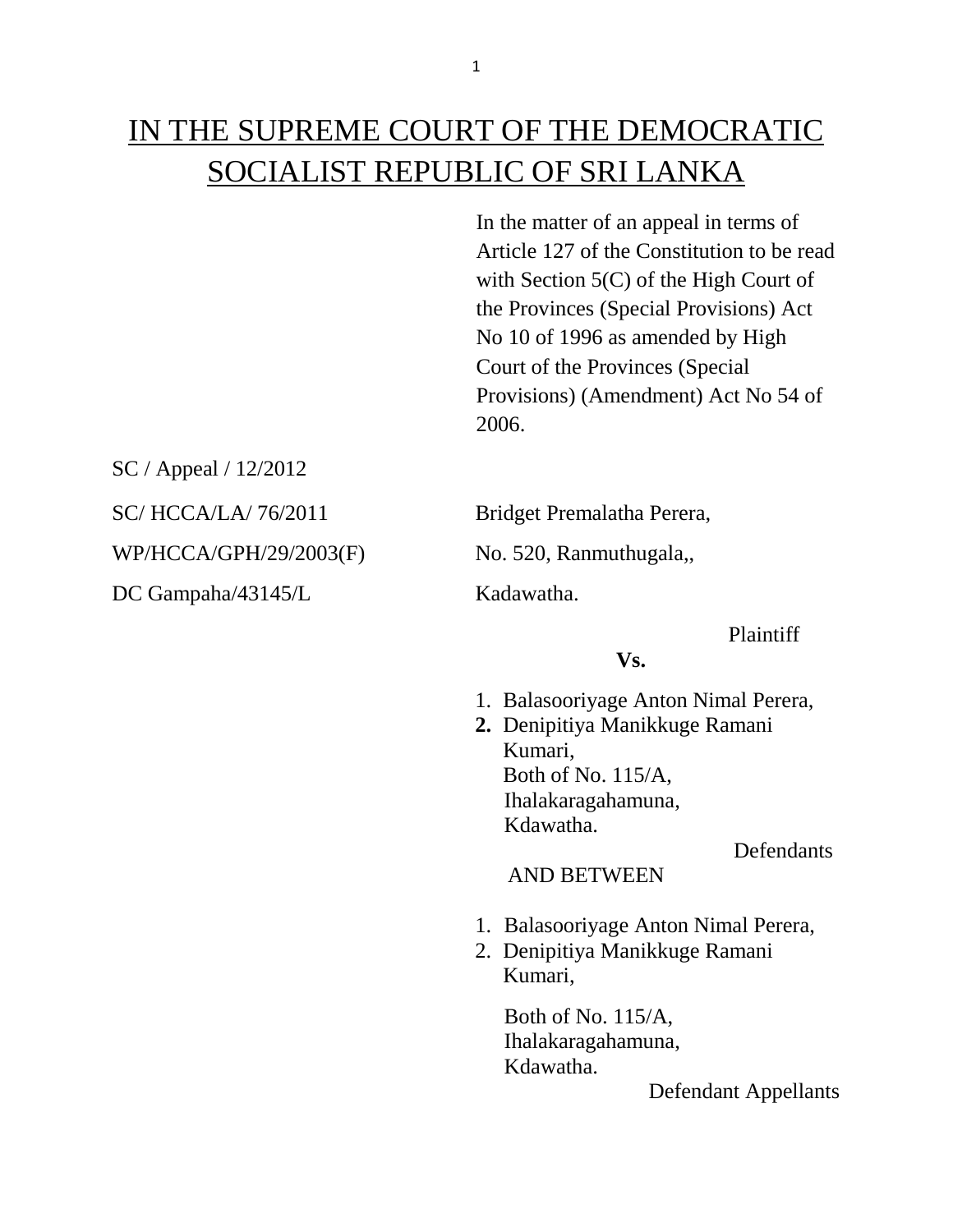#### **Vs.**

 Bridget Premalatha Perera, No. 520, Ranmuthugala,, Kadawatha.

Plaintiff Respondent

## **AND NOW BETWEEN**

Bridget Premalatha Perera,

No. 520, Ranmuthugala,,

Kadawatha.

Plaintiff Respondent Appellant

#### **Vs.**

- 1. Balasooriyage Anton Nimal Perera,
- 2. Denipitiya Manikkuge Ramani Kumari,

Both of No. 115/A, Ihalakaragahamuna, Kdawatha.

Defendant Appellant Respondents

BEFORE : S. EVA WANASUNDERA, PC, J.

B. ALUWIHARE, PC, J.

#### UPALY ABEYRATHNE, J.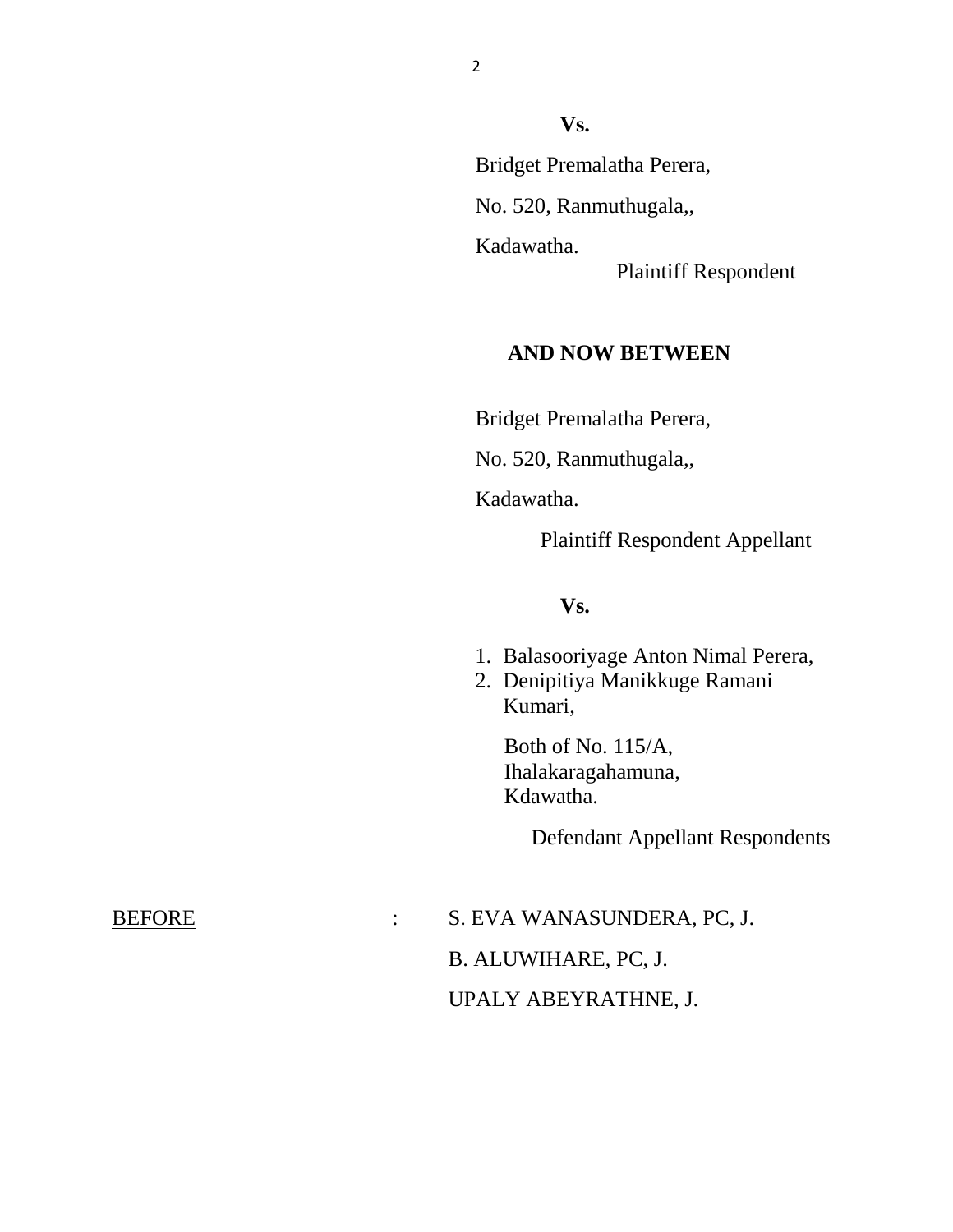|                               |           | Manohara De Silva PC with Vidura<br>Gunaratne and Pubudini Wickramaratne for<br>the Plaintiff Respondent Appellant |
|-------------------------------|-----------|--------------------------------------------------------------------------------------------------------------------|
|                               |           | M.U.M. Ali Sabri PC with Nuwan Bopage<br>for the Defendant Appellant Respondents                                   |
| <b>WRITTEN SUBMISSION ON:</b> |           | 20.06.2012 (Plaintiff Respondent<br>Appellant)                                                                     |
|                               |           | 10.09.2015 (Defendant Appellant<br>Respondents)                                                                    |
| <b>ARGUED ON</b>              | $\bullet$ | 23.09.2015                                                                                                         |
| <b>DECIDED ON</b>             |           | 02.12.2016                                                                                                         |

#### UPALY ABEYRATHNE, J.

The Plaintiff Respondent Appellant (hereinafter referred to as the Appellant) instituted an action in the District Court of Gampaha against the Defendant Appellant Respondents (hereinafter referred to as the Respondents) seeking a declaration of title to the land described in the schedule to the plaint and to eject the Respondents from the said land and to hand over the vacant possession of the same to the Appellant.

Parties have admitted that the  $1<sup>st</sup>$  and  $2<sup>nd</sup>$  Respondents who became the owners of the land in suit by virtue of the deed of transfer bearing No 4238 dated 10<sup>th</sup> August 1988 had transferred the said land to the Appellant by the deed of transfer bearing No 15613 dated 23<sup>rd</sup> July 1998.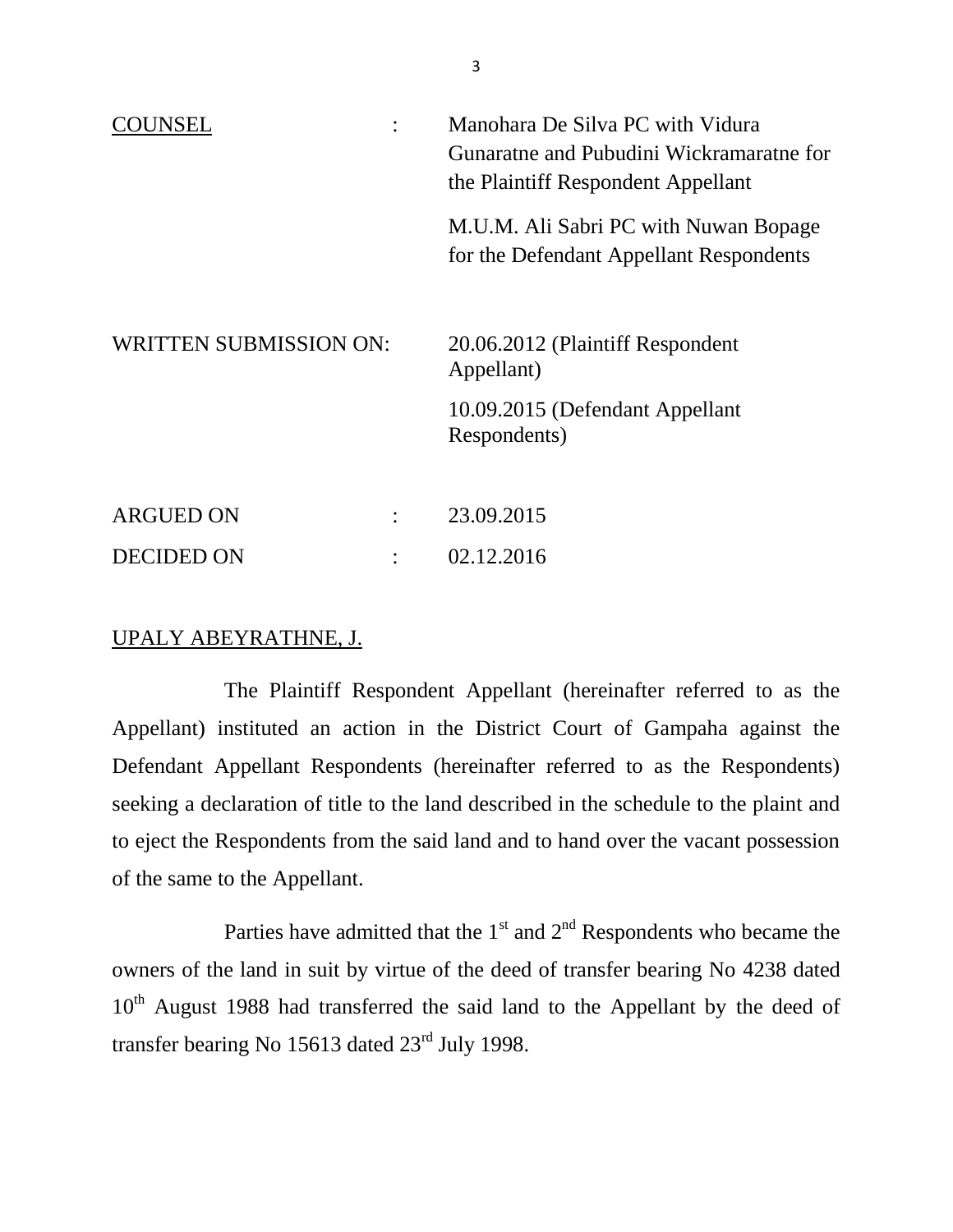The Respondents filed their answer on the basis that the said property was mortgaged to the Peoples Bank and the Appellant had agreed to lend them a sum of Rs. 475,000/-to redeem the said mortgage on the understanding that the property to be kept as a security with the Appellant. Furthermore, the Respondents have averred that they did not intend to transfer the beneficial interest of the property to the Appellant and therefore the said property is held by the Appellant in trust to the benefit of the Respondents. They further averred that at the time of the sale, value of the said property was over 2.5 million and thus pleaded the benefit of the doctrine of *laesio enormis*.

The case proceeded to trial on 11 issues. The Respondents have raised issues No 06 to 11 on the basis that the Appellant must hold the property in question in trust to the benefit of the Respondents. After trial the learned District Judge delivered the judgment dated 13.05.2013 in favour of the Appellant and upon the appeal, the High Court of Civil Appeal of the Western Province holden at Gampaha, by its judgment dated 28.01.2011, set aside the said judgment of the District Court and enter a judgment in favour of the Respondents.

The Appellant sought leave to appeal from the said judgment of the High Court and this court granted leave on the following questions of law set out in paragraph 12 (b) to (h) of the petition dated  $09<sup>th</sup>$  of March 2011.

- 12(b) The learned Judges of the Provincial High Court erred in holding that the said transaction was a loan transaction and not an outright transfer when no interest was paid by the Respondents.
	- (c) The learned High Court Judges have reached a wrong conclusion that the Respondent borrowed money from the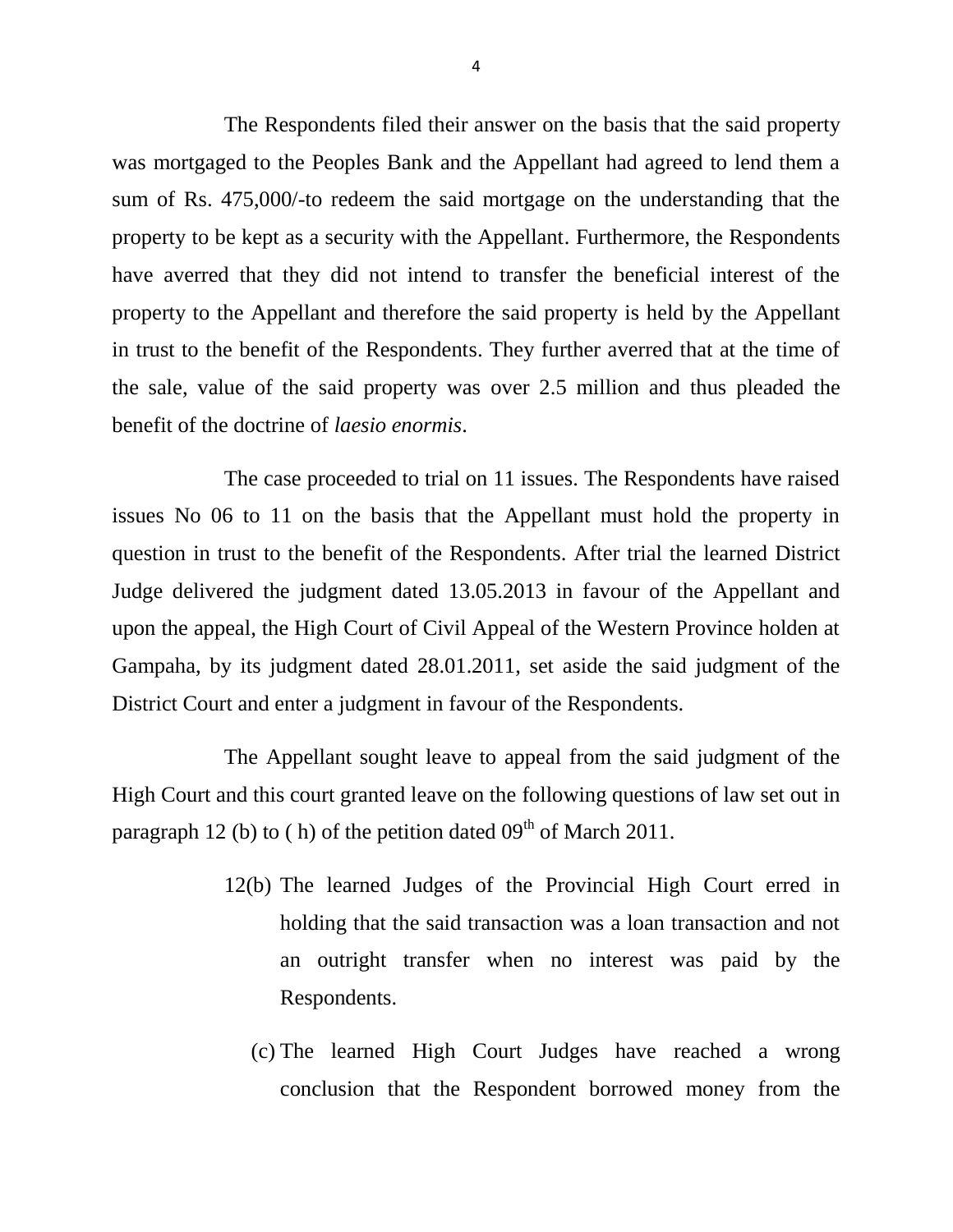witness Cabral to settle the existing loan and that they never intended to transfer the beneficial interest in the property to the Petitioner.

- (d) The learned high court Judges have failed to consider the evidence given by the bank officer Ananda to the effect that Cabral on behalf of the Plaintiff had deposited Rs. 575,000/- to the  $1<sup>st</sup>$  and  $2<sup>nd</sup>$  Defendants' account and in the light of his evidence the learned High Court Judges erred in disbelieving Cabral's evidence that he had paid Rs;  $575,000/$ - to the 1<sup>st</sup> and 2<sup>nd</sup> Defendants.
- (e) The learned High Court Judges erred in holding that Plaintiff's witness Cabral had contradicted himself when Cabral's evidence is corroborated by Ananda's evidence.
- (f) The learned High Court Judges failed to consider the Defendant's evidence at page 111 where he admits that Cabraaal gave Rs. 575,000/.
- (g) The learned High Court Judges erred in holding that since the Petitioner was unaware of the boundaries of the property amounts to his intention not to purchase the same.
- (h) The learned High Court Judges erred in holding that attendant circumstances demonstrate that the Respondent did not intend to dispose the beneficial interest in the property.

The Appellant has not sought reliefs from this court under the doctrine of *laesio enormis*. He has set out the said questions of law on the basis that the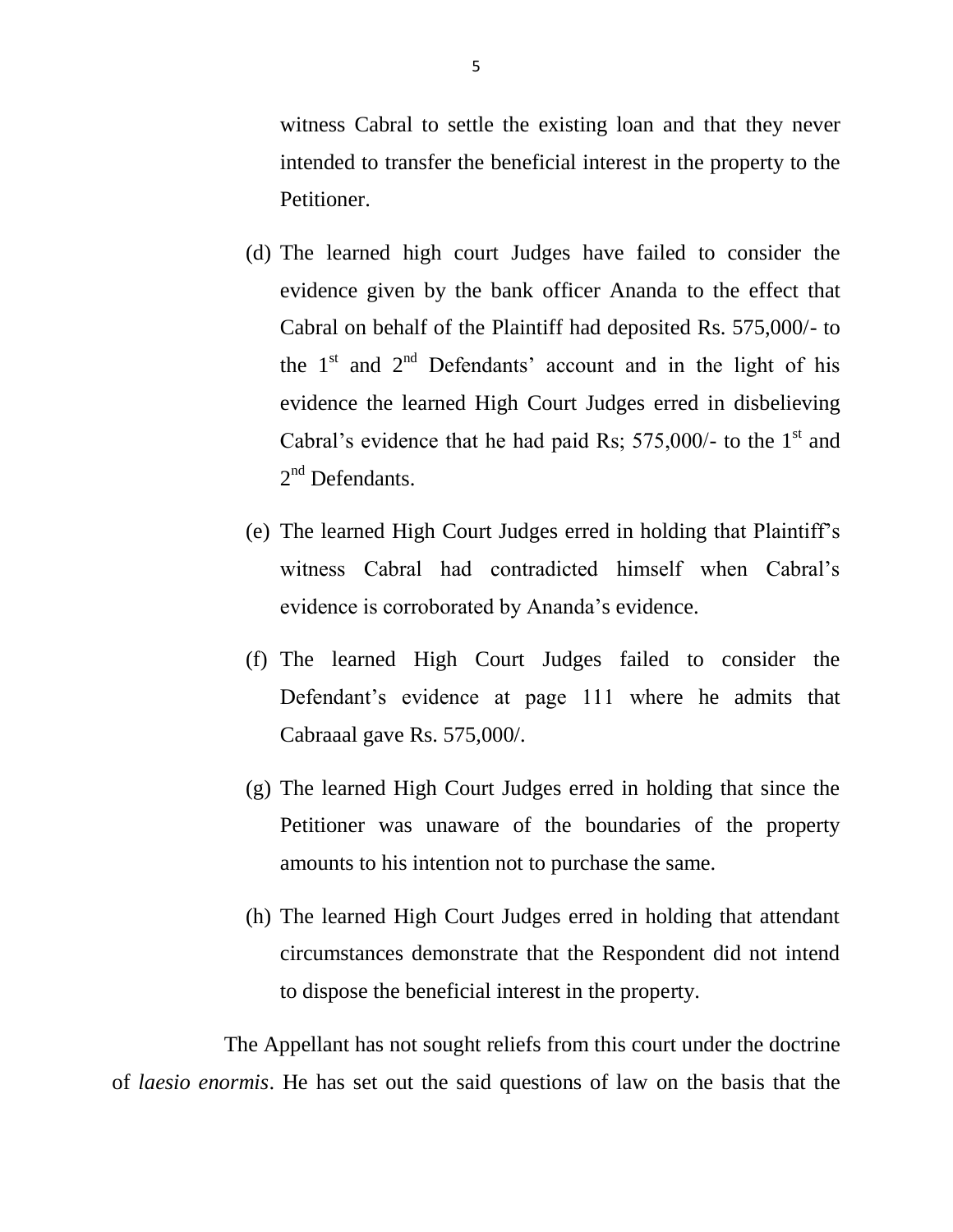money transaction between the parties was not a loan transaction but the Respondents intended to dispose of the beneficial interest in the property to the Appellant.

Section 83 of the Trusts Ordinance stipulates that "where the owner of property transfers or bequeaths it, and it cannot reasonably be inferred consistently with the attendant circumstances that he intended to dispose of the beneficial interest therein, the transferee or legatee must hold such property for the benefit of the owner or his legal representative".

I now deal with the fact in issue whether the Respondent "intended to dispose of the beneficial interests in the property in suit or not". In this regard both parties relied upon the evidence of witness Lokuliyanage Jorge Nelson Cabraal who was called to give evidence by the Appellant.

Evidence of the  $1<sup>st</sup>$  Respondent at pages 93 to 99 of the brief demonstrate that the Respondents had borrowed a sum of Rs. 475,000/- from the said witness Nelson Cabral to prevent their land from being auctioned at a public auction due to non-payment of a loan granted by the Peoples Bank and said Nelson Cabral had requested them to transfer the property in suit in his name as a security until the said sum of Rs 475,000/- was settled by the Respondents and therefore they had executed the deed in question bearing No 15613 dated  $23<sup>rd</sup>$  July 1998 with the sole intention of repaying the money owed by them to said Nelson Cabral and to get the property transferred back to them.

It is important to note that the transferee of the said deed No 15613 was not said Nelson Cabral. Nelson Cabral had testified that the Respondents informed him that the land in suit was mortgaged to the Bank and the bank had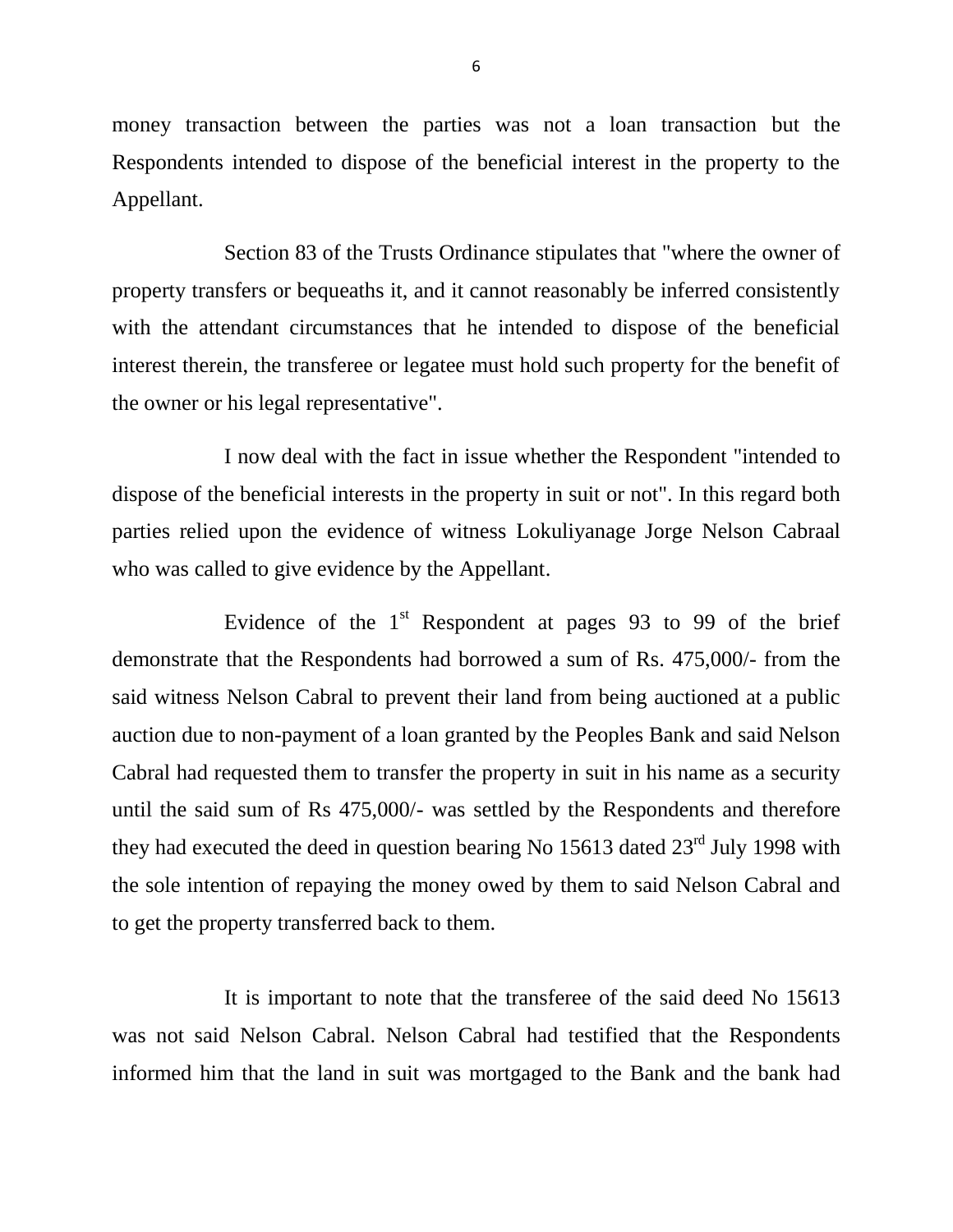sent a notice indicating the auction of the property in question (V 1). Since the Respondents were not in position to repay the loan they requested him to redeem the mortgage and thereafter he went with them to the bank and paid a sum of Rs 575,000/- and stopped the sale in public auction. In proof of the payment the witness produced half a copy of bank deposit slip dated 04.07.97 marked P 1 and also the full copy of the said deposit slip marked P 4. It is seen from P 1 that the parties had entered in to an agreement to transfer the mortgaged property to Nelson Cabral. P 1 and P 2 have been admitted as evidence without any objection. The witness Nelson Cabraal further testified that since he did not have any money, he obtained the said amount of money from his mother in law (the Appellant) which was kept in her custody by his brother in law for the purpose of purchasing a land and accordingly the transfer of the said land was made in the name of his mother-in law, the Appellant. The witness further stated that the deed of transfer was executed about one year after the money was paid to the Bank and the Appellant or his brother in law was not aware that the land was purchased in the Appellant's name for the occupation of his brother in law.

It is apparent from evidence led at the trial that there had been no money transaction taken place directly or indirectly between the Appellant and the Respondents. There was no iota of evidence to conclude any involvement of the Appellant in the alleged money transaction.

It is apparent from the evidence at page 67 and 68 of the brief that Nelson Cabral has paid the Notary's fees and stamp fees. The Respondents have not contradicted the said evidence. Also, the Respondents have not testified to the effect that they had paid the Notary's fee and stamp fees. On the other hand, if it was not an outright transfer would the purchaser have to pay the charges? Why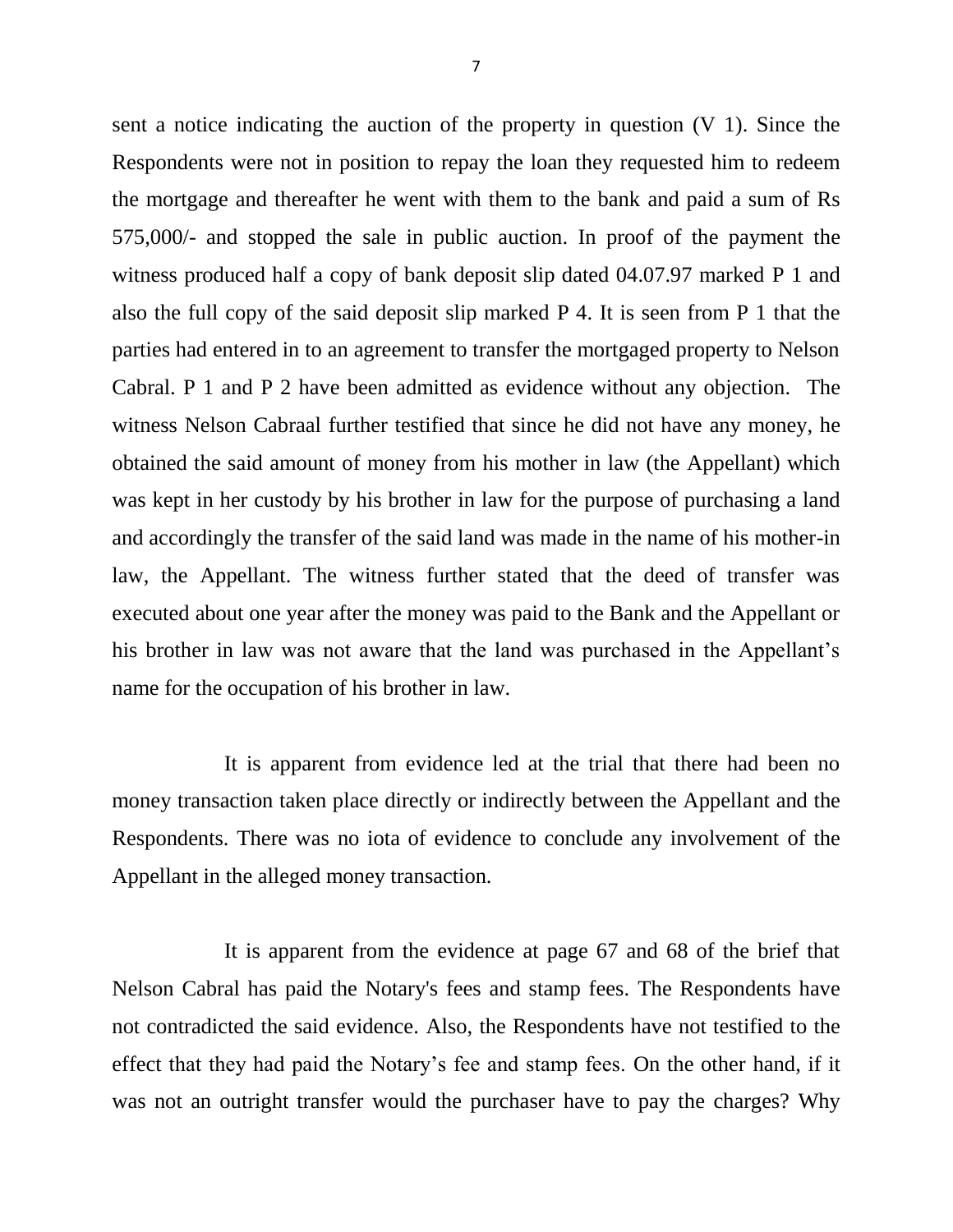Nelson Cabral did willingly come forward to pay the same if the transaction was beneficial to the Respondents in that they were receiving a loan or had received a loan for which a security was given in the form of an outright transfer? On the other hand, if the Respondents being the transferor paid the whole costs of the conveyance it would be a test to find out the nature of the transaction. Therefore it appears that having allowed Nelson Cabral settling the bank loan and also by allowing the cost of the conveyance and stamp fees to be paid by Nelson Cabral, the Respondents have exposed the nature of the transaction.

It is also important to note that the said deed of transfer (P 2) does not contain any clause or condition indicating the existence of a loan agreement or an agreement to re-convey the land in question upon the repayment of the money obtained from Nelson Cabrral by the Respondents. There was no time frame set out in the deed in question or in any other document to that effect.

The  $1<sup>st</sup>$  Respondent in his evidence at page 97 of the brief had stated that on 04.07.1997 the said sum of money was obtained from Nelson Cabraal on the basis that it would be settled in six months or in one year. The deed of transfer bearing No 15613 (P 2) had been executed on  $23<sup>rd</sup>$  of July 1998, after lapse of one year of the said date of the money transaction. Even assuming that there was a verbal agreement to settle the money obtained from Nelson Cabraal and to reconvey the property in question, it was evident from the said evidence of the  $1<sup>st</sup>$ Respondent that they had failed to settle the loan obtained from Nelson Cabraal within the agreed period of time and the deed P 2 had been executed after the lapse of the said time period agreed upon to re-convey the property by the parties. The 1st Respondent in his evidence had stated that he could not make the repayment of money within the agreed period of time and therefore the deed in question was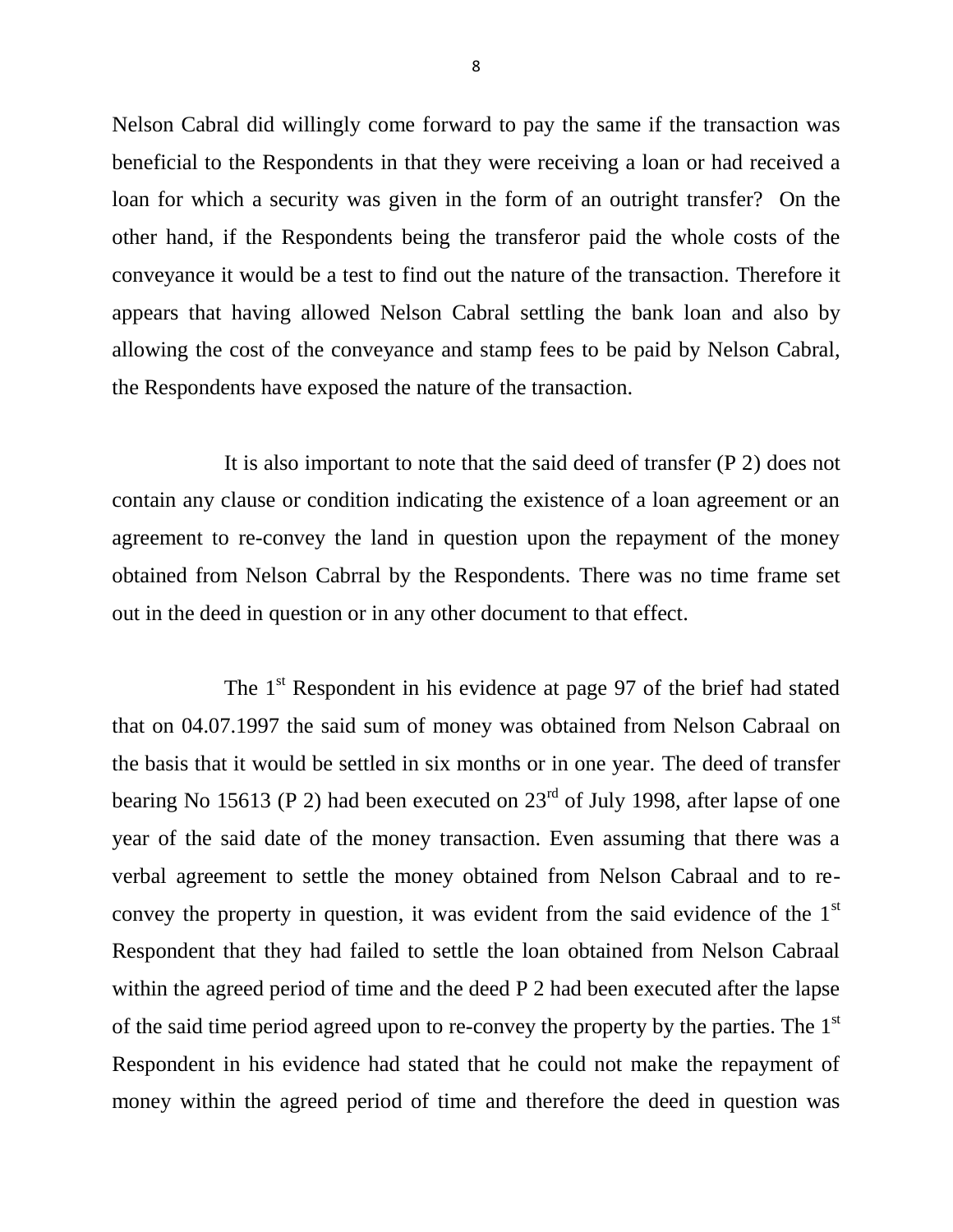executed. That would have been the reason for the parties to refrain from setting out any term or condition in the deed in question with regard to the right to reconvey the property in question after the repayment of the money obtained from Nelson Cabraal.

Thus, it is clear that no right of re-transfer was preserved on the face of the Deed P 2. Also, no such a preservation is found in any other documentation. Also, there was no evidence to show that the Respondents requested to accept the said amount of money but the Appellant refused to accept the same.

Thus, it is in the light of the sequence of events and the nature of attendant circumstances that a Court should come to its conclusion as to whether Section 83 of the Trust Ordinance should apply to a particular case as such or not. The fact that the executing of P 2 without subject to any condition was admitted by the Respondents, the fact that the Respondents did not pay the stamp fees and Notary's charges and Nelson Cabral had paid the Notary's fees and stamp fees, the fact that the deed P 2 was a document which came into existence after one year of the money transactions between the Respondents and Nelson Cabraal, the fact that the transferee of the land in dispute was not the said Nelson Cabraal, the fact that there had been no oral or documentary evidence to establish a repayment scheme of the alleged loan with the interest to be accrued there upon and the fact that the failure of the Respondents to prove that the Appellant had agreed to lend them a sum of Rs. 475,000/-to redeem the said mortgage on the understanding that the property to be kept as a security with the Appellant; all go to show that the transaction was an outright transfer and not a loan transaction. The attendant circumstances show that the Respondents intend to dispose of the beneficial interest in the property transferred. In a such situation, the mere possession of the Respondents in the land in dispute would not construct attendant circumstances